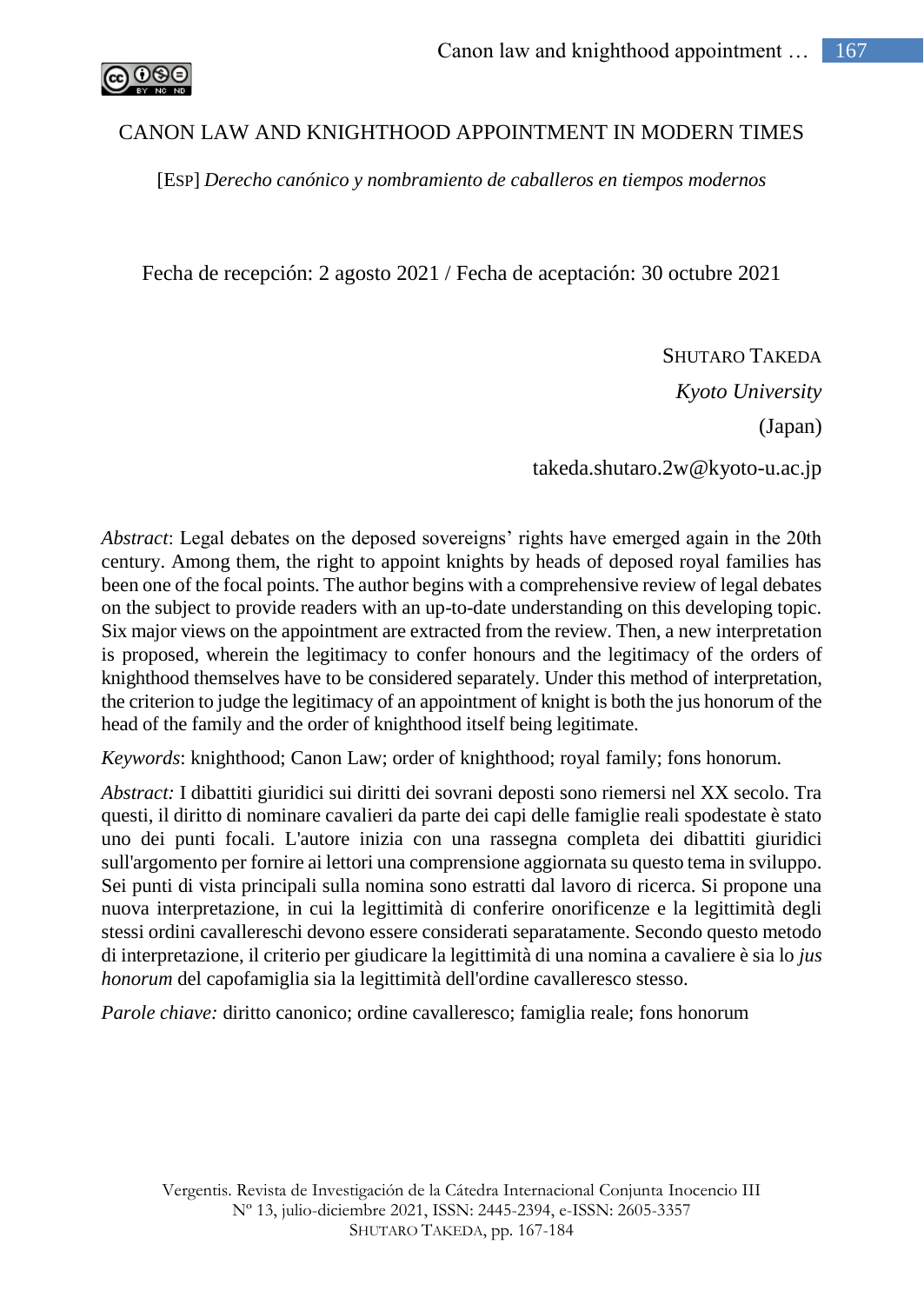$\overline{a}$ 



## 1. INTRODUCTION

Throughout the  $19<sup>th</sup>$  and  $20<sup>th</sup>$  centuries, monarchy was abolished in a number of European countries. As a result, the political order of European countries transitioned from monarchy to the republican system of government. International law became the pillar of the democratised world.<sup>1</sup> As a result, since the  $20<sup>th</sup>$  century, academic research on the 'descending' source of sovereignty, namely, monarchy, wound down. At the same time, efforts began to focus on the 'ascending' source of sovereignty, namely democracy.<sup>2</sup> In the political realm, debates on the rights of deposed sovereigns were emerging rapidly in the last decades of the  $20<sup>th</sup>$  Century.<sup>3</sup> It is the author's standing that this was directly related to the fact that the academic community had focused less on monarchy and its rights. In other words, the root of many political debates on royal prerogatives might be attributed to the lack of academic research on this subject.

Among the debates on royal prerogatives, one of the most notable focal points is the right to appoint new knights to dynastic orders of knighthood.<sup>4</sup> The abolition of monarchy in European countries created confusion regarding the legitimacy of several orders of knighthood that had originally belonged to the monarchs, which led to the formation of the International Commission for Orders of Chivalry at the 5th Congress of Genealogy and Heraldry in 1960. <sup>5</sup> Since its formation, the International Commission for Orders of Chivalry has periodically published its judgments on the legitimacy of the order of knighthood around the world. However, as N. Cox pointed

Vergentis. Revista de Investigación de la Cátedra Internacional Conjunta Inocencio III

Nº 13, julio-diciembre 2021, ISSN: 2445-2394, e-ISSN: 2605-3357

<sup>1</sup> BULL, H., «International Law and International Order», in *International Organization* 3 (1972), pp. 583-88.

<sup>2</sup> DELLA VALLE, S., «On Sovereignty, Legitimacy, and Solidarity Or: How Can a Solidaristic Idea of Legitimate Sovereignty Be Justified?», in *Theoretical Inquiries in Law* 2 (2015), pp. 367-98.

<sup>3</sup> GLANVILLE, L., *Sovereignty and the responsibility to protect: a new history*, Chicago 2013, pp. 132- 170.

<sup>4</sup> CARDINALE, H.E., *Orders of Knighthood, Awards and the Holy See,* Buckinghamshire 1984, pp. 217-235.

<sup>5</sup> UBERTI, P.F.D. ET AL., *Register of Orders of Chicalry*, Bologna 2016, p. 5.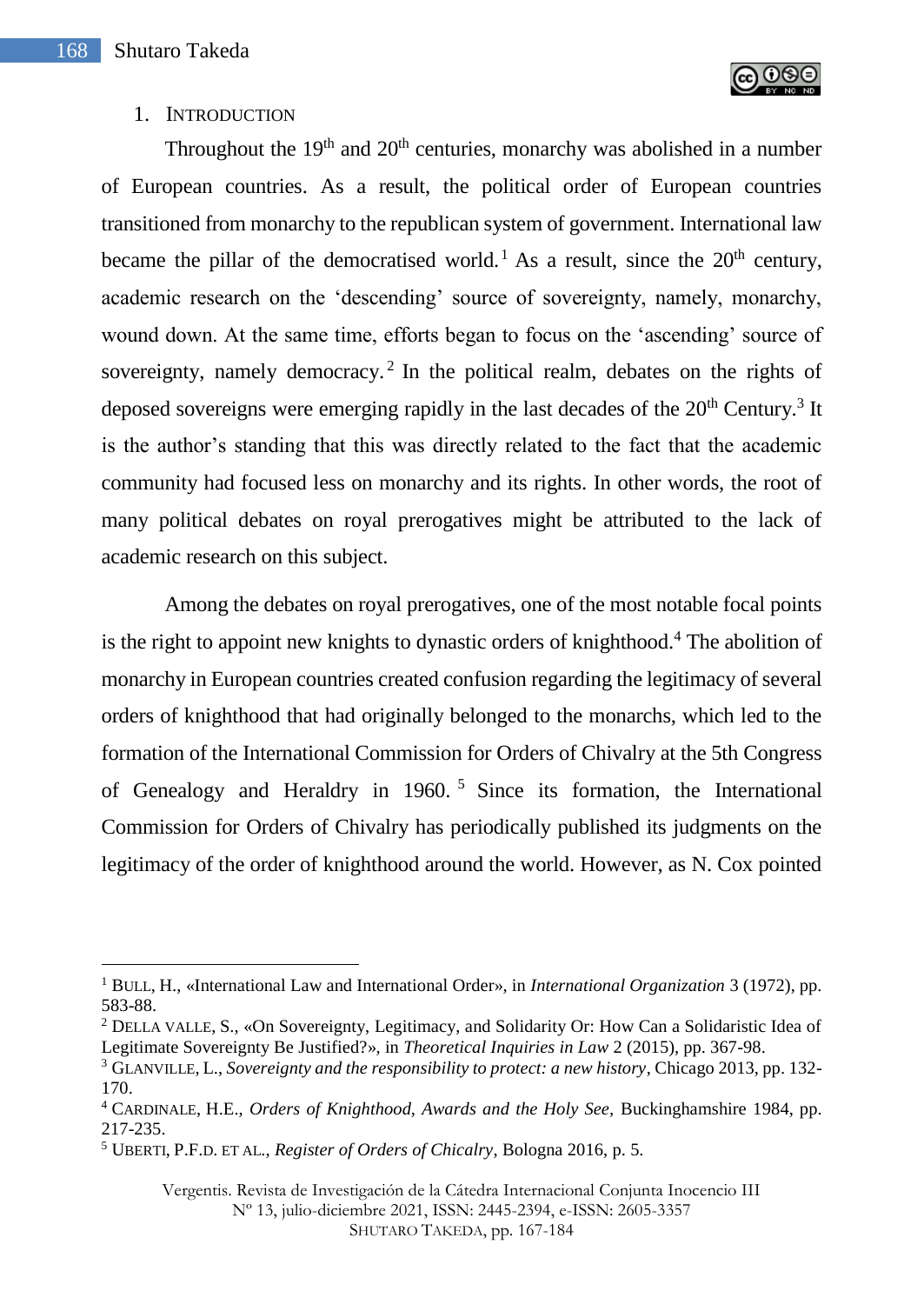

out<sup>6</sup>, the criteria it followed in delivering its judgments are self-regulatory. This poses a significant problem when considering the fact that some countries in Europe have passed bills that forbids the appointment of new knights by deposed sovereigns, including the Italian Republic.<sup>7</sup> Since the subject of conferment of knighthood by deposed sovereigns may fall under international law,<sup>8</sup> it is the author's standing that legal studies alone can offer a solution to the differences that arise between the applicability of national law and the prerogative of royal families to confer honours.

To this end, the purpose of this paper is to review and summarise the latest legal discussions on the conferment of knighthood. The author wishes this paper would provide readers with an up-to-date understanding of this fascinating developing subject.

## 2. LEGAL VIEWS ON THE ORDERS OF KNIGHTHOOD

This section presents a comprehensive review of the known customs governing the orders of knighthood. In particular, customs that saw good agreements among scholars and/or jurists are explicitly labeled as 'Major views' in the following section.

The legitimacy of the appointment of new knights has been explored under international law by a number of previous studies on the Sovereign Order of Malta (or the Sovereign Military Hospitaller Order of Saint John of Jerusalem, of Rhodes and of Malta) because of its unique status as a sovereign recognised by the international community. It has to be noted that the nature of dynastic orders of knighthood is different from that of the Sovereign Order of Malta. The status of the

<sup>6</sup> COX, N., «The sovereign authority for the creation of Orders of Chivalry», in *Journal of the Heraldry Society of Southern Africa* 2 (2009), pp. 317-29.

 $7$  Legge 3 marzo 1951, n. 178.

<sup>8</sup> FURNO, E., «Qrdini equestri non nazionali. - Art. 7 Legge 3 marzo 1951, n. 178», in *Rivista Penale* 1 (1961), pp. 46-70.

Vergentis. Revista de Investigación de la Cátedra Internacional Conjunta Inocencio III Nº 13, julio-diciembre 2021, ISSN: 2445-2394, e-ISSN: 2605-3357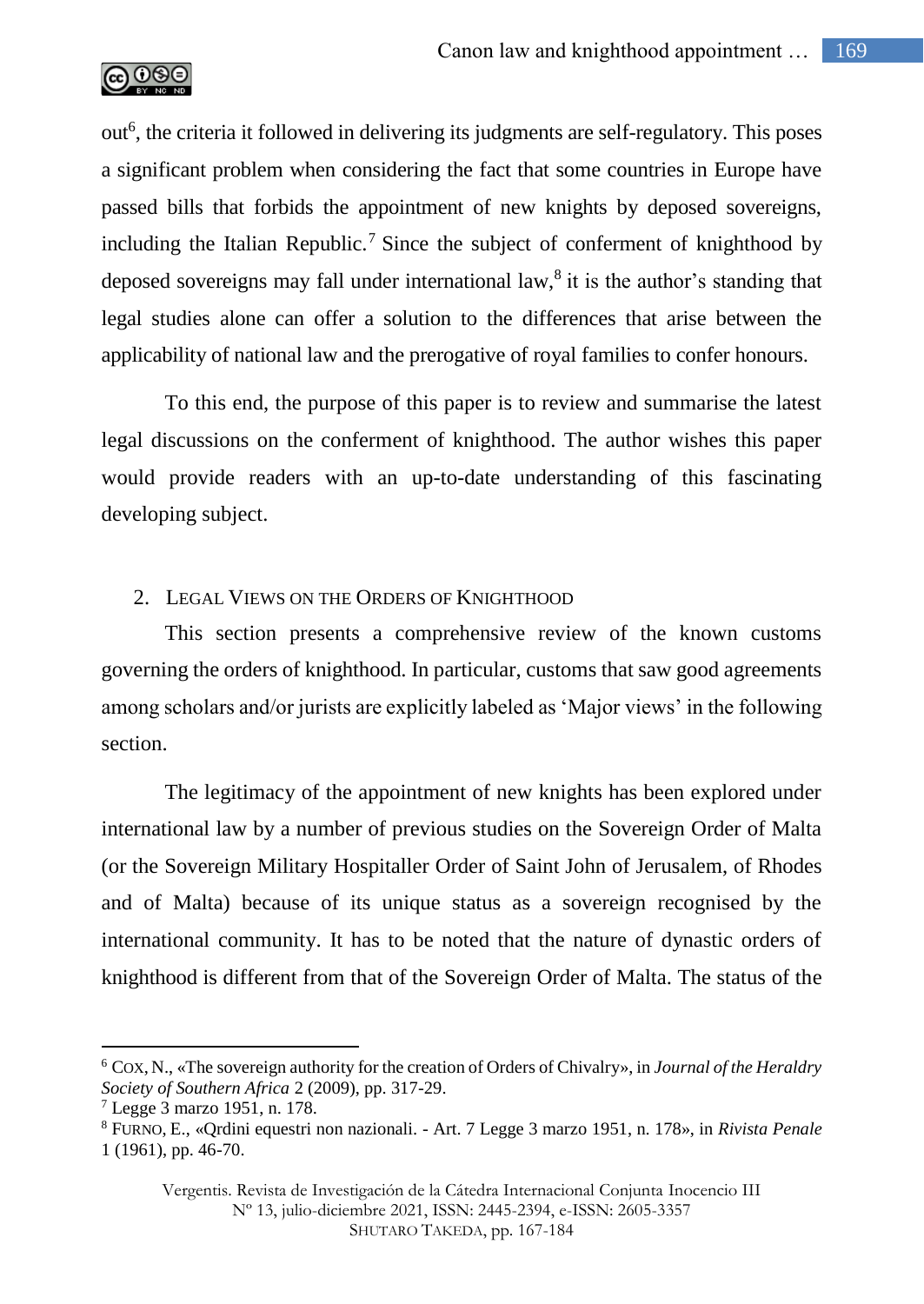

Sovereign Order of Malta, which is widely recognised as an international person, falls explicitly under international law, while many jurists do not assume the same for the dynastic orders of knighthood. Although knighthood appointments made by deposed royal families in exile have in a few instances been recognised by governments, some argue that these are only bilateral arrangements and as such it is not a subject of international law.

Nevertheless, many of the legal discussions on the matter prove to be relevant and are applicable to the discussions on dynastic orders of knighthood. Therefore, the author referred to studies on the Sovereign Order of Malta by Hoegen Dijkhof as a foundation for this review. To examine the conventions and legal interpretations of Canon Law, the author studied the works of Cardinale and Duren in detail. On the interpretation of international law, the author referred to the works of Cox. Finally, the author also examined a series of judgments delivered in the Italian Republic between 1952 and 1964 on the legitimacy of the royal prerogatives of Prince Francesco Mario<sup>9</sup> and its interpretations by E. Furno, which proved to be relevant to the subject.

#### 2.1. THE FOUNDATION AND THE POSSESSION OF THE ORDERS OF KNIGHTHOOD

Under international law, sovereigns hold the supreme power over its cities and provinces.<sup>10,11</sup> This secular right is called sovereignty, or jus majestatis.<sup>12</sup> J. Althusius understood the right as follows: $13$ 

<sup>9</sup> *Francesco Mario v. Italy*, No. 40/51 R.G. No. 485/52 (United Court Bari 1952).

 $10$  OSSEWAARDE, M.R., «Three rival versions of political enquiry: Althusius and the concept of sphere sovereignty», in *The monist* 2 (2007), pp. 106-25.

<sup>&</sup>lt;sup>11</sup> VATTER, M., «Republicanism or Modern Natural Right? The Question of the Origins of Modern Representative Democracy and the Political Thought of Giuseppe Duso», in *CR: The New Centennial Review* 2 (2010), pp. 99-120.

<sup>12</sup> WEINERT, M.S., *Democratic Sovereignty: Authority, Legitimacy, and State in a Globalizing Age*, London 2007, p. 68.

<sup>13</sup> Ibid.

Vergentis. Revista de Investigación de la Cátedra Internacional Conjunta Inocencio III Nº 13, julio-diciembre 2021, ISSN: 2445-2394, e-ISSN: 2605-3357 SHUTARO TAKEDA, pp. 167-184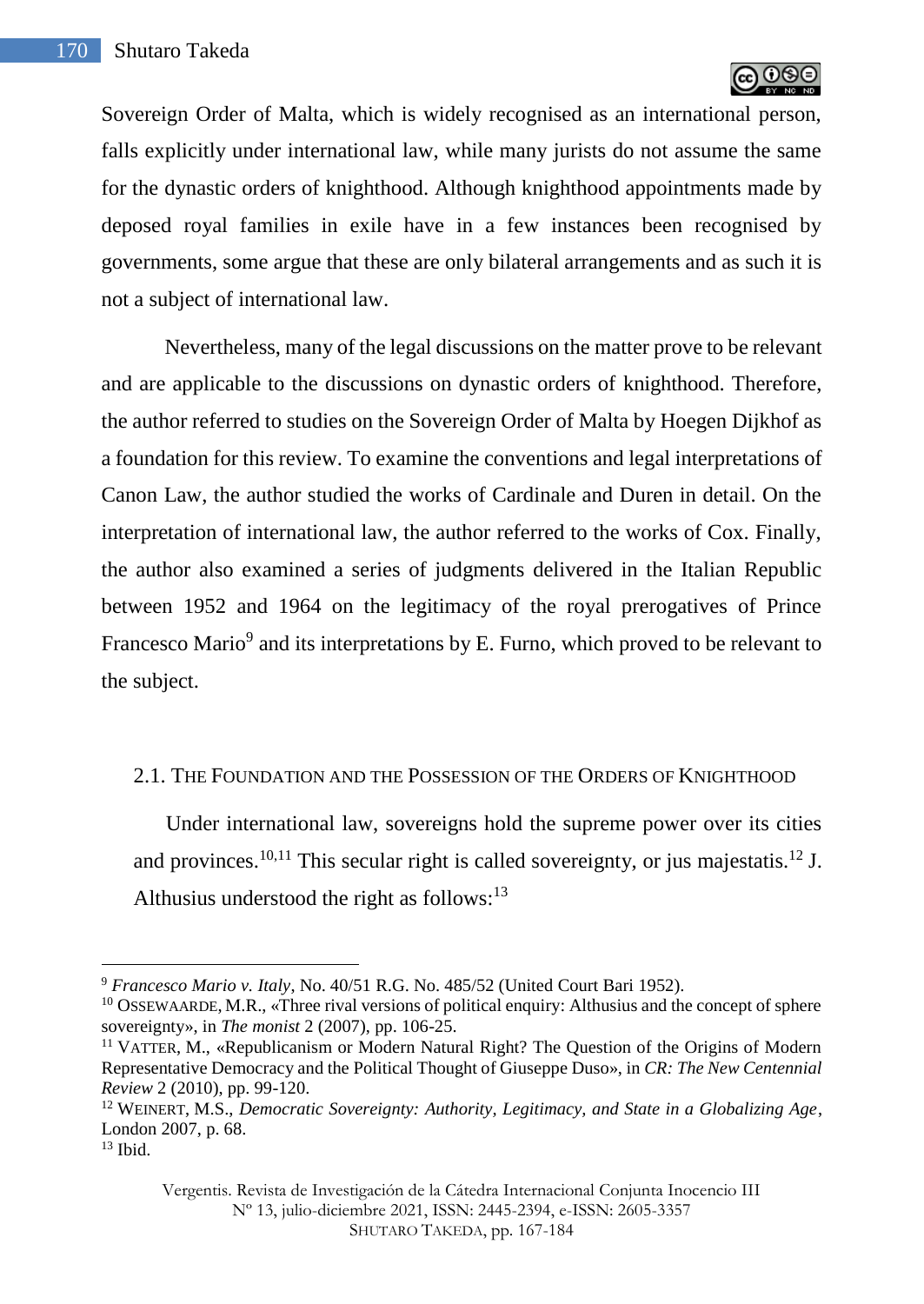

[Jus majestatis] is the means by which the members, in order to establish good order and the supplying of provisions throughout the territory of the realm, are associated and bound to each other as one people in one body under one head.

Members under sovereigns hold jus honorum, a right to hold a public office or to be conferred honors with unilateral appointments by the sovereign.<sup>14,15</sup> Jus honorum is also interpreted as the exclusive right of sovereigns to appoint members to public positions or to confer an honor upon them.<sup>16</sup> In this sense, jus honorum is the right 'to grant and confirm coats of arms, to bestow titles drawn from places over which their ancestors had exercised their sovereign powers, and also the right to found, re-establish, reform and exercise the Grand Magistracy of the Orders of Knighthood conferred by their family.<sup>'17</sup>

To legitimise orders of knighthood, jus majestatis and jus honorum are required. As a result, the orders of knighthood must be founded or sponsored by a sovereign power (Major view 1).<sup>18,19</sup> Here, the expression 'founded or sponsored' is used because in the past, there have been orders of knighthood that had been founded by private persons, then received the recognitions from sovereign powers to gain its legitimacy, including the Knights Templar.<sup>20</sup> In addition, there are several orders of knighthood that had been founded by non-sovereign princes, which were then attached to the sovereign power after the foundation, including those by the House of Burgundy and by the House of Savoy. However, it should be noted that as

<sup>14</sup> MARTÍNEZ, H.T., «Ius sufragii y ius honorum», in *Revista Chilena de Derecho* (1993), pp. 345-52. <sup>15</sup> SINHA, S.P., «The Anthropocentric Theory of International Law as a Basis for Human Rights», in *Case W. Res. J. Int'l L.* (1978), p. 469.

<sup>&</sup>lt;sup>16</sup> DE BECKER, A., «The Legal Status of Public Employees or Public Servants: Comparing the Regulatory Frameworks in the United Kingdom, France, Belgium, and the Netherlands», in *Comp. Lab. L. & Pol'y J.* (2010), p. 949.

 $17$  Ibid., supra note 9.

<sup>18</sup> CARDINALE, H.E., *Orders of Knighthood, Awards and the Holy See*, cit., p. 173.

<sup>&</sup>lt;sup>19</sup> Ibid., supra note 5.

 $20$  Ibid., supra note 18.

Vergentis. Revista de Investigación de la Cátedra Internacional Conjunta Inocencio III Nº 13, julio-diciembre 2021, ISSN: 2445-2394, e-ISSN: 2605-3357 SHUTARO TAKEDA, pp. 167-184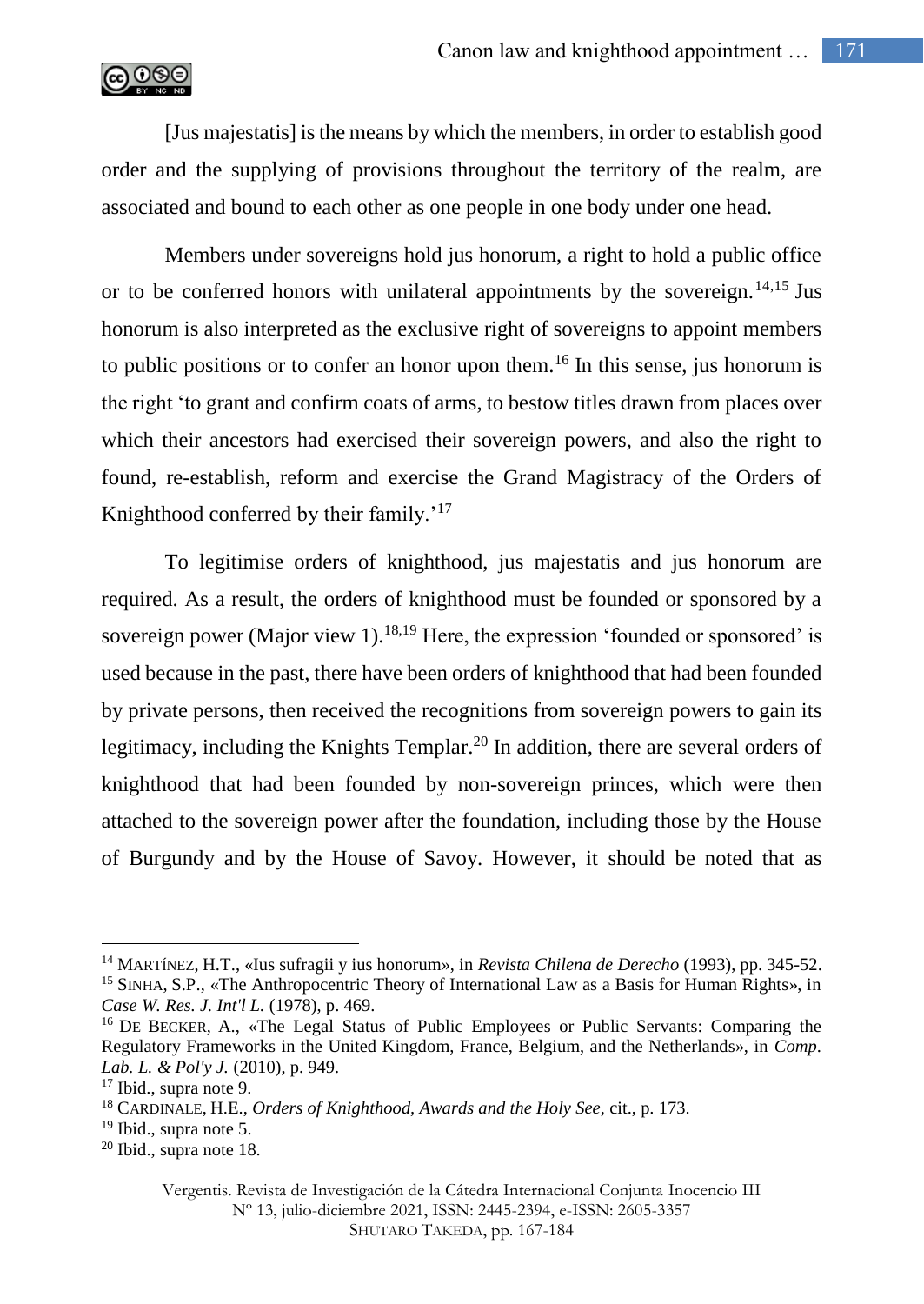observed by the International Commission for Orders of Chivalry,<sup>21</sup> private persons' rights to create orders of knighthood have long since fallen into disuse, and orders of knighthood have been exclusively founded by sovereign powers in the last few centuries.

Orders of knighthood founded by a sovereign belong to his/her royal family (Major view 2).<sup>22,23</sup> Orders of knighthood founded or sponsored by sovereigns are recognised as the monarchs' 'truly personal, executive prerogatives.' <sup>24</sup> In other words, they are 'the exclusive property of a Sovereign, and they remain such even if he goes into exile, and are transmissible to his legitimate successor and Head of the Family.<sup>25</sup> Only when the sovereign explicitly yields the rights to the crown, would the order of knighthood become the property of the state (Major view 3).<sup>26</sup> Here, the orders of knighthood that belong to a family are called 'dynastic order' of the 'family order' to distinguish themselves from state-owned orders. Only so long as the order of knighthood is the property of the state, the order is governed by the state and its rights considered the patrimony of the state.<sup>27</sup> However, since the great majority of the orders of knighthood founded before the Reformation attached the orders to the principal dominion of the founder, these dynastic orders are Catholic-founded; i.e., they were dominical rather than dynastic at the time.

 $\overline{a}$ 

Vergentis. Revista de Investigación de la Cátedra Internacional Conjunta Inocencio III Nº 13, julio-diciembre 2021, ISSN: 2445-2394, e-ISSN: 2605-3357 SHUTARO TAKEDA, pp. 167-184

 $21$  Ibid., supra note 5.

<sup>22</sup> CARDINALE, H.E., *Orders of Knighthood, Awards and the Holy See*, cit., p. 119.

<sup>&</sup>lt;sup>23</sup> The Ministry of Justice. Review of the Executive Royal Prerogative Powers: Final Report. (London, 2009).

<sup>24</sup> Ibid.

 $25$  Ibid., supra note 22.

<sup>26</sup> DUREN, P.B.V., *The Pontifical, Religious and Secularised Catholic-founded Orders and their relationshop to the Apostolic See*, Buckinghamshire 1995, p. 218. <sup>27</sup> Ibid.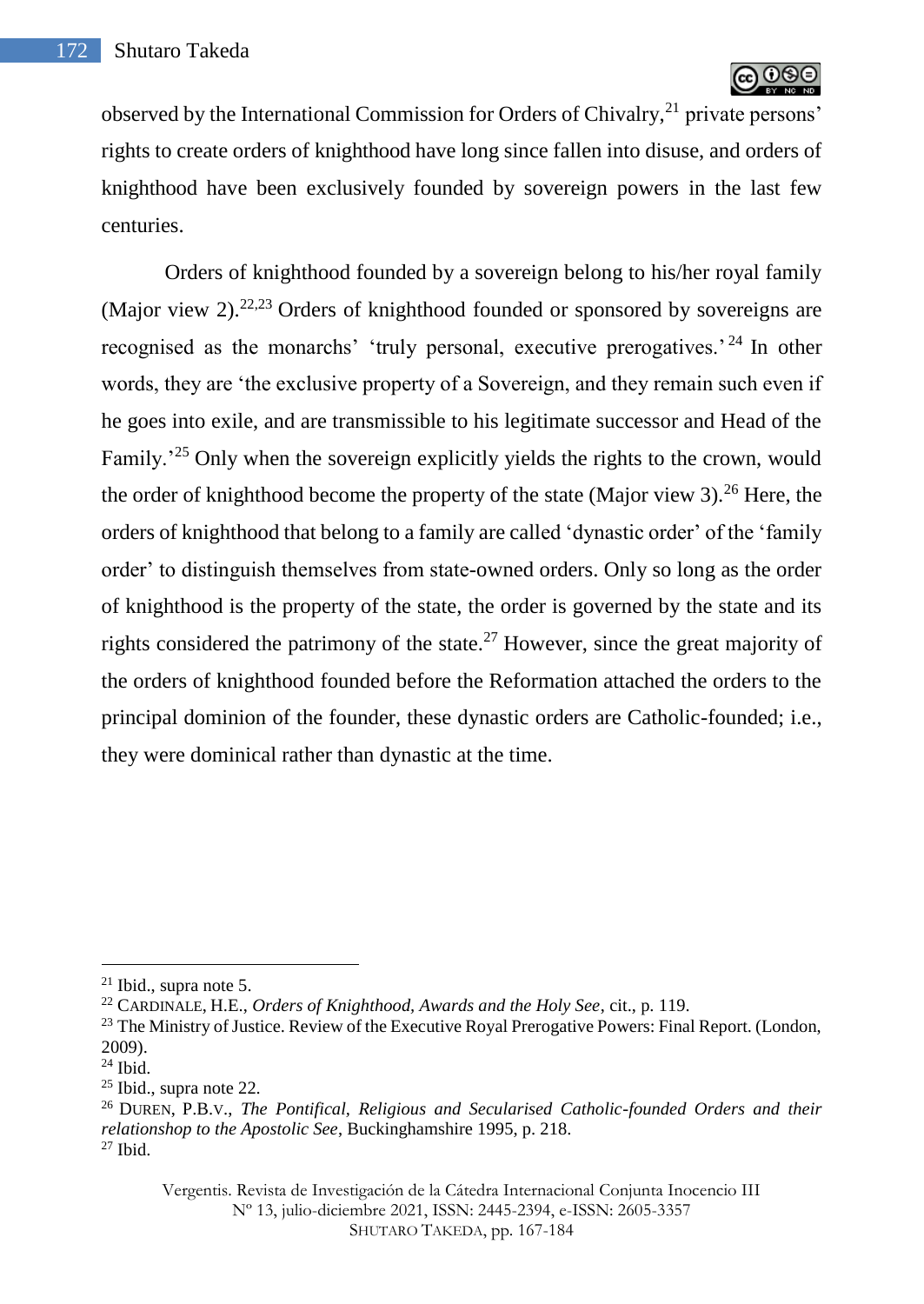

## 2.2. ORDERS OF KNIGHTHOOD AND THE CANON LAW

While the knighthood itself has its root in the Frankish conquerors of Gaul, the origin of the orders of knighthood lies within the Catholic Church.<sup>28</sup> Originally, the Latin word ordo, denoted 'a privileged body, isolated from the remainder of society, invested with particular responsibilities, whose cohesiveness, superiority, and dignity were plainly visible in the rank accorded to it in religious, military, or civil processions'.<sup>29</sup> In this sense, the legal and public act of ordination was to confer a status on the individual that is not necessarily related to his birth.<sup>30</sup> According to Constable, the earliest known references to the three orders, that is of prayers, of warriors and of labours, can be found in the ninth century England.<sup>31</sup> The distinction between the two types of layman, that of warriors and of labours, can be found in tenth century by the Catholic Church.<sup>32</sup> Odo of Cluny, the second abbot of the Cluny, wrote that 'it is therefore allowed to a layman placed in the order of warriors to carry a sword in order to defend the unarmed populace.<sup>'33</sup>

The Holy See, the ecclesiastical jurisdiction of the Catholic Church, have created, recognised, merged, and abolished numerous orders of knighthood.<sup>34</sup> To this date, many orders of knighthood are still Catholic-founded, and thus, abide by Canon Law.<sup>35</sup> The Catholic Church is a member of the international community, and has been influential in shaping international law.<sup>36</sup> The pope is the sovereign of the

 $\overline{a}$ 

Vergentis. Revista de Investigación de la Cátedra Internacional Conjunta Inocencio III

Nº 13, julio-diciembre 2021, ISSN: 2445-2394, e-ISSN: 2605-3357

<sup>28</sup> GAUTIER, L., *La Chevalerie*, Paris 1884, pp. 1-30.

<sup>29</sup> DUBY, G., GOLDHAMMER, A., *The Three Orders: Feudal Society Imagined*, Chicago 1980, p. 73.  $30$  Ibid.

<sup>31</sup> CONSTABLE, G., *Three Studies in Medieval Religious and Social Thought*, Cambridge 1995, p. 279. <sup>32</sup> Ivi, pp. 281-282.

<sup>33</sup> Ibid.

<sup>34</sup> LAWRENCE-ARCHER, J.H., *The Orders of Chivalry. From the Orifinal Statues of the Various Knighthood, and other Sources of Information*, London 1887, pp. 323-333.

<sup>35</sup> DUREN, P.B.V., *The Pontifical, Religious and Secularised Catholic-founded Orders and their relationshop to the Apostolic See*, cit., pp. 220-221.

<sup>36</sup> BOYLE, E.H., GOLDEN, S., LIAO, W., «The Catholic Church and International Law», in *Annual Review of Law and Social Science* (2017), pp. 395-411.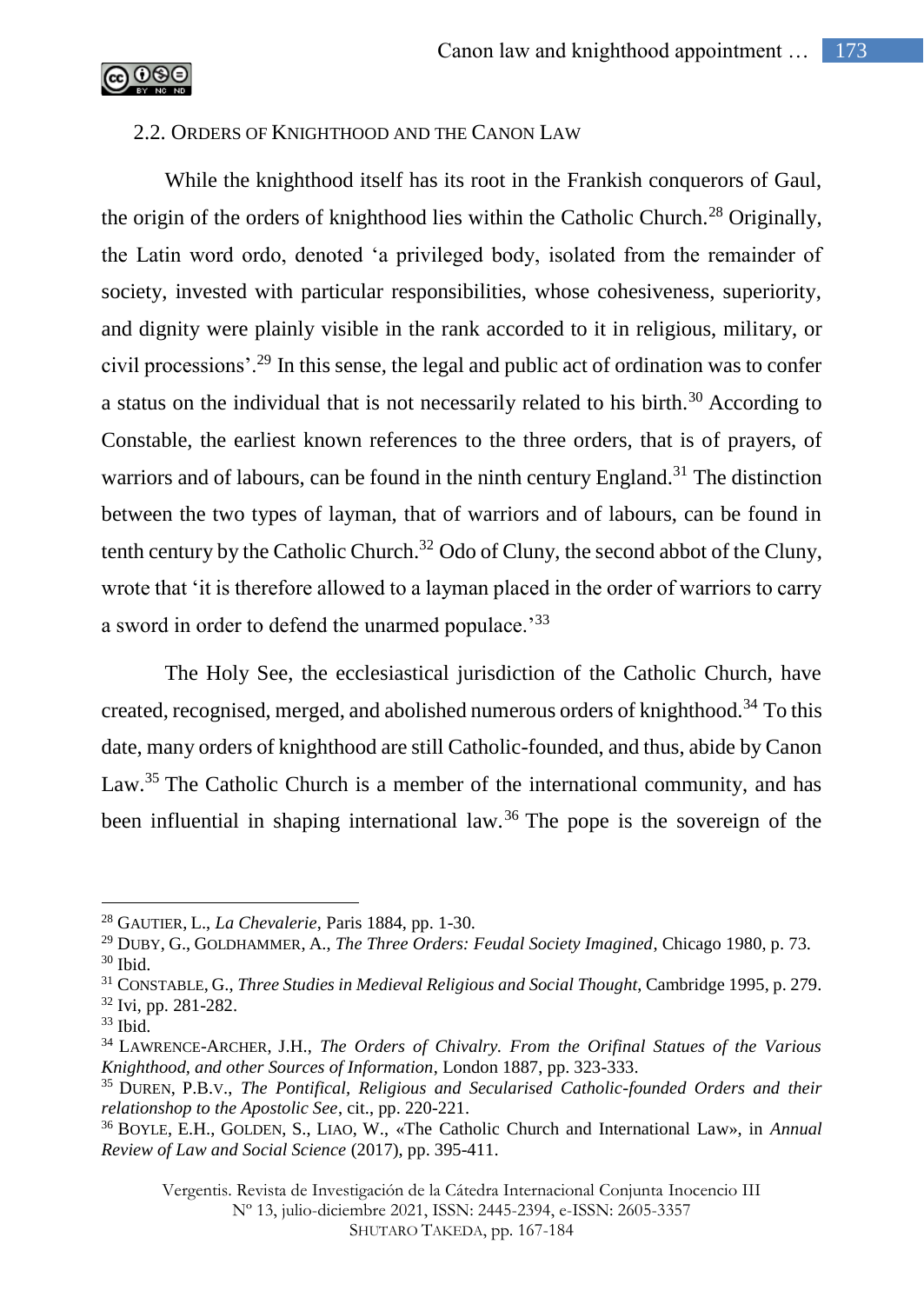

Vatican City State, <sup>37</sup> an independent state created in 1929 through the Lateran treaties, recognised under international law.<sup>38</sup> The position of Canon Law under international law in this respect is summarised by Rene Metz as follows: $39$ 

In the person of the pope who represents it, the Holy See enjoys a twofold sovereignty: territorial sovereignty as representing the Vatican City State, and personal authority as representing the Catholic and Universal Church. ...

The pope and the Holy See represent the universal Catholic Church. And the Catholic Church in its universality has the character of a supra-national institution. There is nothing, therefore, to prevent the recognition of international personality in it, which confers a real sovereignty upon it. even though one of another order than territorial sovereignty. This way of looking upon the Catholic Church is fully in line with the development of modern international law. ... International personality is attributed to [supra-national institutions], so that, while not possessing territorial sovereignty, these bodies are able to conclude agreements with states whose sovereignty is of a territorial order. The classic institution of this kind is the United Nations Organization, and there are many others – NATO, UNESCO and so forth. It is in this category of new juridical institutions of a supra-national character that most contemporary writers place the Holy See.

The Holy See has a juridical personality under international law. The Catholic Church is a supra-national institution and is a subject of international law.<sup>40</sup> In some cases, the Catholic Church is even recognised for its independence and sovereignty, as in the case of the Constitution of the Italian Republic.<sup>41</sup>

 $\overline{a}$ 

Vergentis. Revista de Investigación de la Cátedra Internacional Conjunta Inocencio III Nº 13, julio-diciembre 2021, ISSN: 2445-2394, e-ISSN: 2605-3357 SHUTARO TAKEDA, pp. 167-184

<sup>37</sup> Art. 1-2, Fundamental Law of Vatican City State 2000.

<sup>38</sup> KUNZ, J.L., «The Status of the Holy See in International Law», in *American Journal of International Law* 2 (1952), pp. 308-14.

<sup>39</sup> METZ, R., *L'Eglise a ses lois (Le Droit canon)*, Paris 1959, pp. 131-133.

<sup>40</sup> CUMBO, H.F., «The Holy See and International Law», in *The International Law Quarterly* 4 (1948), pp. 603-620.

 $4\overline{1}$  Art. 7, Costituzione della Repubblica Italiana.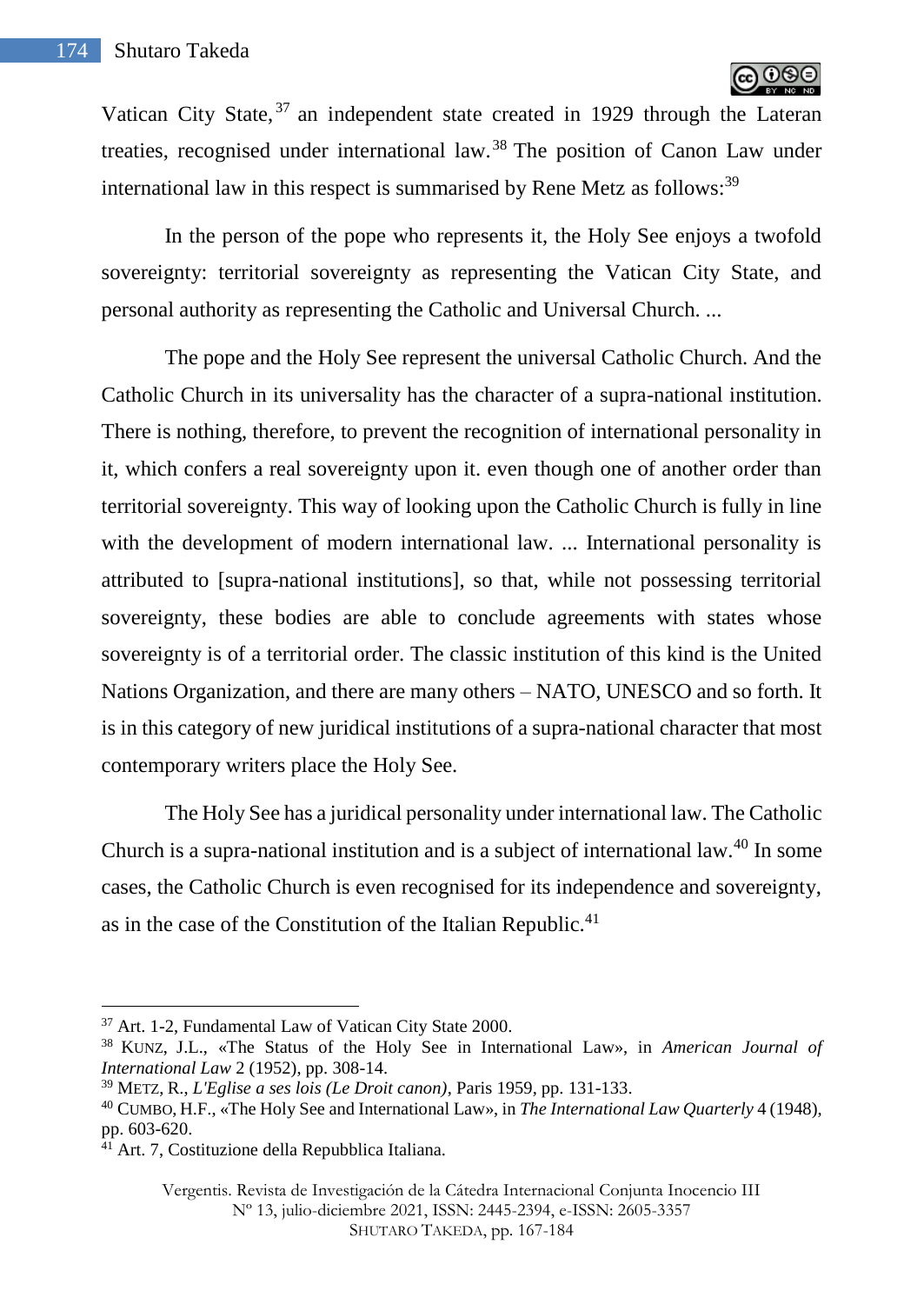

The theological disciplines of the Catholic Church are expressed using the juridical method of Canon Law.<sup>42</sup> Under Canon Law, orders of knighthood that are explicitly recognised by the Holy See hold an official status in the Catholic Church as private associations. This is based on Canons 298, 299 1-3, and 301, which read as follows: $43$ 

Can. 298 §1. In the Church there are associations distinct from institutes of consecrated life and societies of apostolic life; in these associations the Christian faithful, whether clerics, lay persons, or clerics and lay persons together, strive in a common endeavor to foster a more perfect life, to promote public worship or Christian doctrine, or to exercise other works of the apostolate such as initiatives of evangelization, works of piety or charity, and those which animate the temporal order with a Christian spirit.

Can. 299 §1. By means of a private agreement made among themselves, the Christian faithful are free to establish associations to pursue the purposes mentioned in can. 298, §1, without prejudice to the prescript of can. 301, §1.

§2. Even if ecclesiastical authority praises or commends them, associations of this type are called private associations.

§3. No private association of the Christian faithful is recognized in the Church unless competent authority reviews its statutes.

Can. 301 §1. It is for the competent ecclesiastical authority alone to erect associations of the Christian faithful which propose to hand on Christian doctrine in the name of the Church or to promote public worship, or which intend other purposes whose pursuit is of its nature reserved to the same ecclesiastical authority.

<sup>42</sup> BEAL,J.P., CORIDEN,J.A., GREEN, T.J., *New commentary on the code of canon law*, Mahwah 2000, pp. 1-10.

<sup>43</sup> Ivi, pp. 401-404.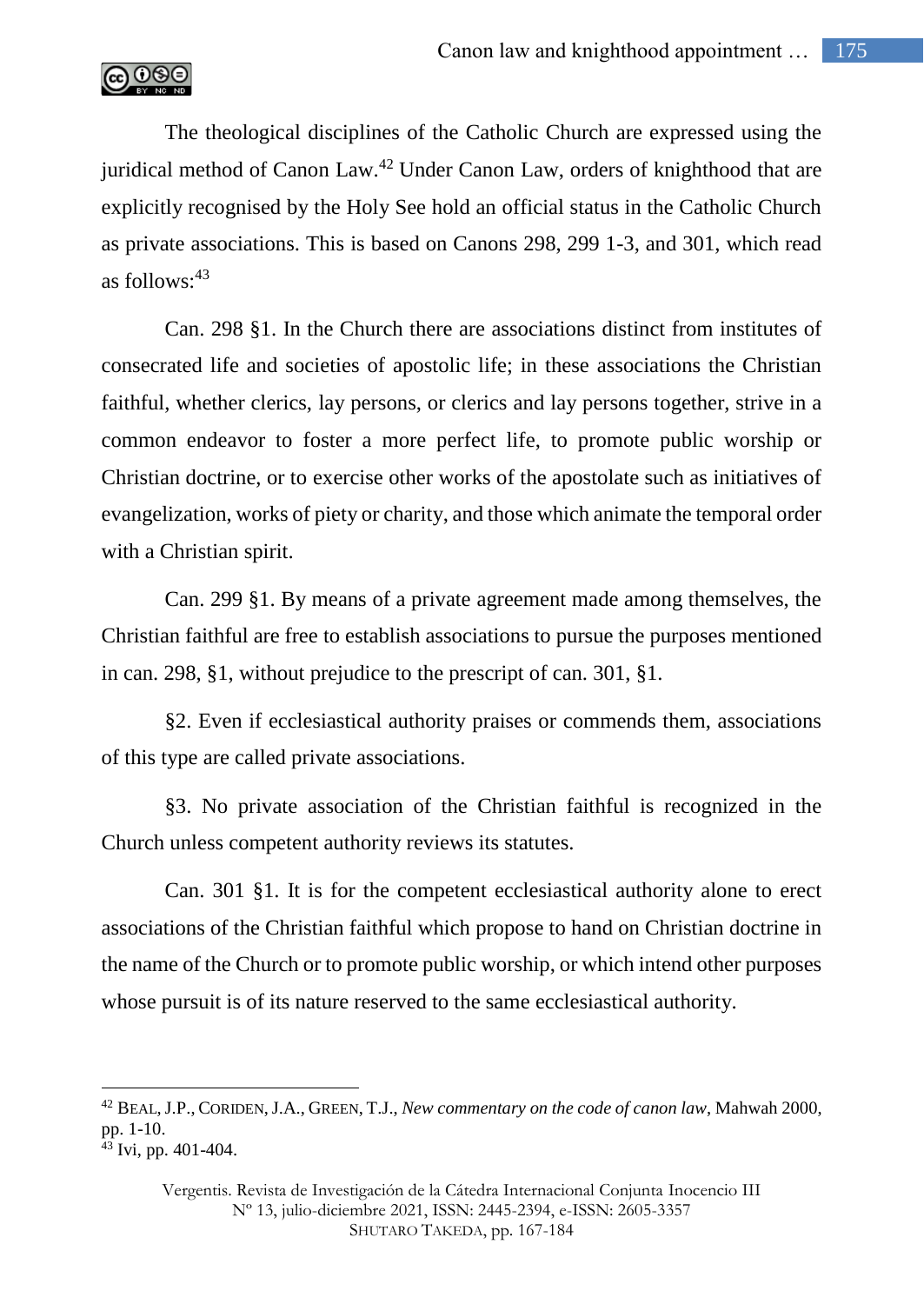

Canon 298 recognises the right of association of the Christian faithful and provides the criteria to be relied on in examining an association's request for recognition. In Canon 299, it is explicitly stated that without recognition from a competent ecclesiastical authority, an association will remain without official status, thereby remaining a de facto association. Only upon recognition by the competent ecclesiastical authority, is an association given official status in the Catholic Church as a private association with its corresponding juridical status. Finally, Canon 300 presents the distinction between a public association and a private association. It states that an association erected by a competent ecclesiastical authority is public and an association recognised by a competent ecclesiastical authority is private.<sup>44</sup> Based on these legal bases, an order of knighthood explicitly recognised by the Holy See, usually by means of Papal Bulls, is considered a private association in the Catholic Church. Due to the Holy See's status as an independent juridical person under international law, this recognition and status of orders of knighthood cannot be suppressed by other states.<sup>45</sup>

As a result, dynastic orders of knighthood once explicitly recognised by the Holy See has a status under international law (Major view 4).<sup>46,47</sup> This continues, unless the Holy See itself explicitly retracts its recognition on them. Here, note that only dynastic orders of knighthood may have a status in the Catholic Church, because orders that belong to the crown or to the state are considered secular, and therefore lose their Catholic character.<sup>48</sup> It also has to be noted that since 1920s the Holy See hasn't given explicit recognitions to any orders of chivalry other than pontifical orders and two Catholic orders, the Sovereign Order of Malta and the Order of the Holy Sepulchre.

<sup>44</sup> Ibid.

<sup>45</sup> Ibid., supra note 22.

<sup>46</sup> Ibid., supra note 37.

<sup>47</sup> Ibid., supra note 30.

<sup>48</sup> Ibid., supra note 26.

Vergentis. Revista de Investigación de la Cátedra Internacional Conjunta Inocencio III Nº 13, julio-diciembre 2021, ISSN: 2445-2394, e-ISSN: 2605-3357 SHUTARO TAKEDA, pp. 167-184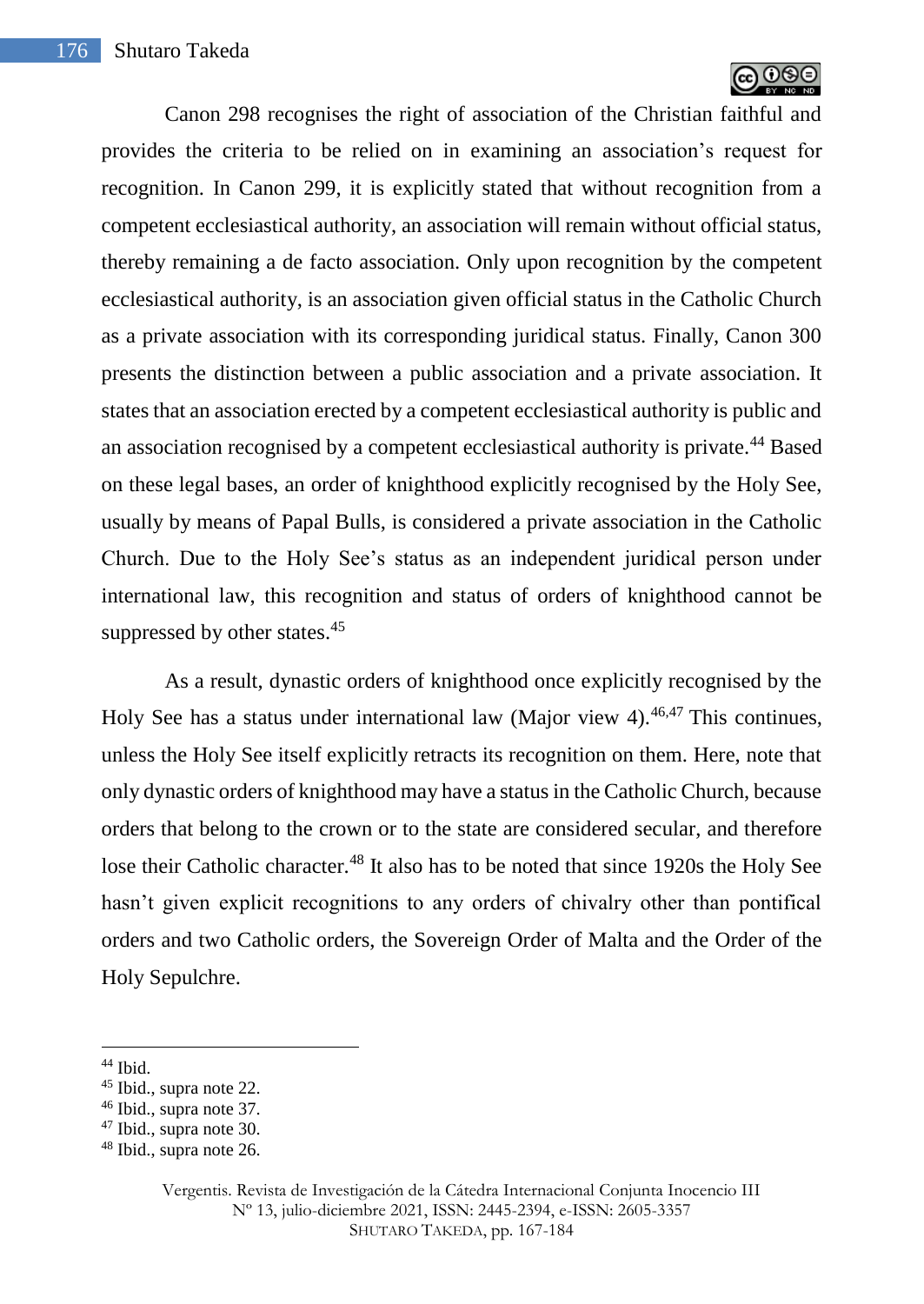

# 2.3. APPOINTMENT OF NEW KNIGHTS TO THE ORDERS OF KNIGHTHOOD

As reviewed in Section 2.1, jus honorum is required to appoint a new knight. A person or body that holds jus honorum is called fons honorum, and every order of knighthood must have a fons honorum to appoint new knights into the order (Major view 5).<sup>49,50</sup> Jus honorum is the right to appoint knights, where fons honorum is a person or body that has such a right and accordingly appoints knights. In monarchies, sovereigns exclusively hold jus honorum, and thus they themselves are the fons honorum.<sup>51</sup> Jus honorum of the sovereigns are jure sanguinis, or rights by blood. Regardless of whether they are regnant or not, heads of royal families enjoy jus honorum indefinitely as long as the succession is made according to each family's dynastic law (Major view 6).<sup>52,53,54,55,56</sup> This essential major view requires a detailed review.

Legal debates on the deposed sovereigns' jus honorum emerged in the  $20<sup>th</sup>$ century in Europe, when monarchy was abolished in many countries. One of the first judgments delivered under the contemporary legal system on this subject was given in the Italian Republic in 1952, by Pretura Unificata di Bari (United Court of Bari) on Case 485/52. This was a criminal case where Umberto Zambrini, a resident of

<sup>49</sup> HOEGEN DIJKHOF, H.J., *The Legitimacy Of Orders Of St. John A historical and legal analysis and case study of a para-religious phenomenon*, Amsterdam 2006, p. 411.

<sup>50</sup> BUTCULESCU, D.C.R., «Prolegomena to the Study of Heraldic Insignia: from the Medieval Coat of Arms (XIV-XVI Century) to the Heraldic Insignia of Institutions and Societies in Contemporary Law. Evolution, Legal Regime, Effects, Legal Protection, Prohibitions», in *Diversity and Interdisciplinarity in Business Law* (2017), pp. 11-18.

<sup>51</sup> COX, N., «The Office of the Chief Herald of Ireland and Continuity of Legal Authority», in *Dublin ULJ* (2007), p. 84.

 $52$  Baca, S.P.K., «Resolution of Monarchical Successions Under International Law: Succession of HRH Prince Ranier to the Chiefship of The Royal House of the Two Sicilies», in *The Augustan* 76 (1975), pp. 1-32.

<sup>53</sup> Ibid., supra note 8.

<sup>54</sup> Ibid., supra note 9.

<sup>55</sup> Ibid., supra note 22.

<sup>56</sup> HOEGEN DIJKHOF, H.J., *The Legitimacy Of Orders Of St. John A historical and legal analysis and case study of a para-religious phenomenon*, cit., pp. 296-297.

Vergentis. Revista de Investigación de la Cátedra Internacional Conjunta Inocencio III Nº 13, julio-diciembre 2021, ISSN: 2445-2394, e-ISSN: 2605-3357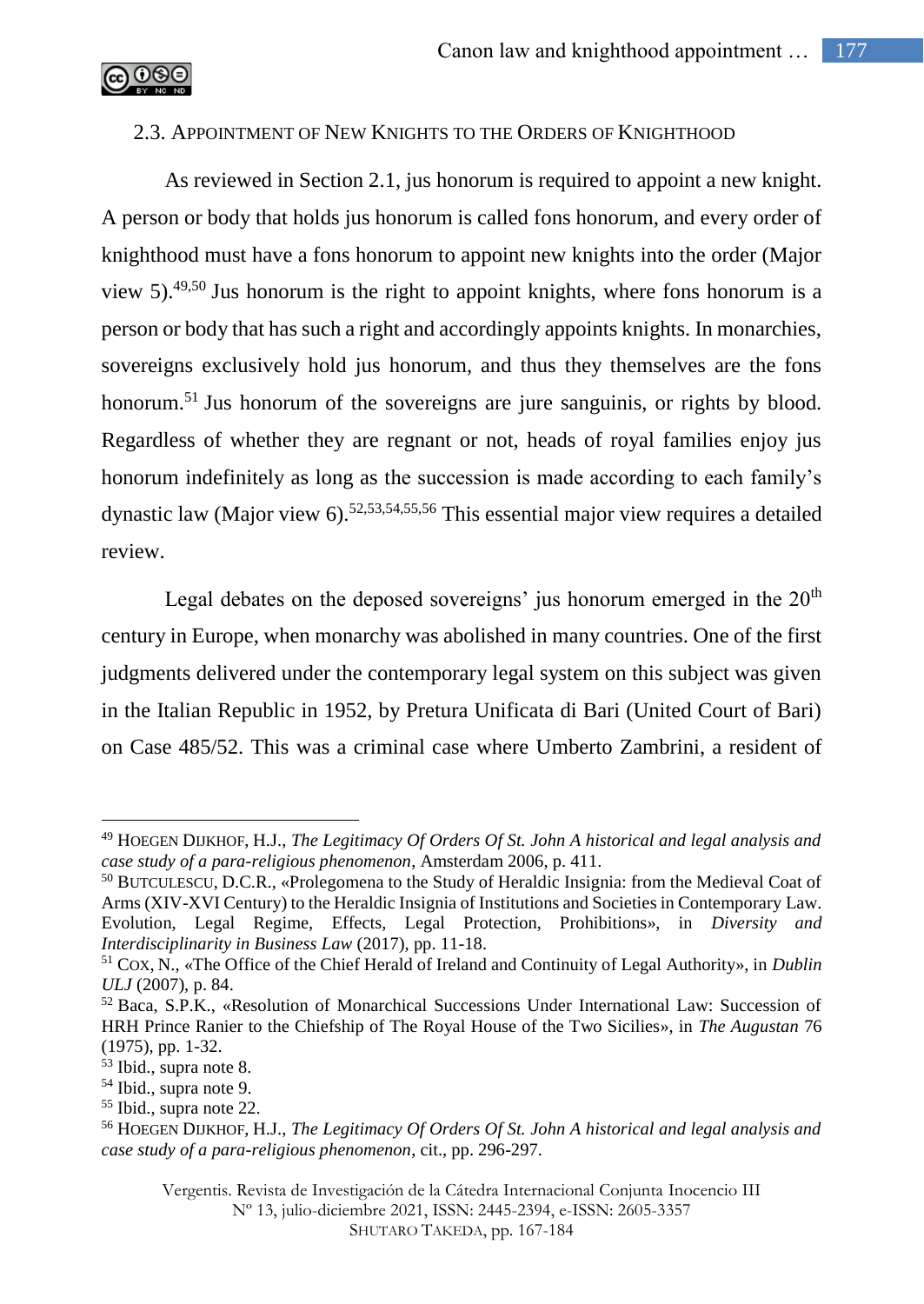

Bari, Italy, was prosecuted for the crime of 'Usurpation of Titles and Honours' (Article 498 of the Italian Penal Code), for publicly presenting himself as Count of Sant'Ilarico. During the trial, the defendant claimed that the title of nobility was legitimately conferred by the Prince of Emmanuel, Francesco Mario Paternò Castello di Carcaci. After an investigation, the court ruled that Francesco Mario was indeed a direct descendant of a branch of the House of Aragon.<sup>57</sup> Based on the investigation. Judge Giovanni de Gioca delivered the following judgment on March 13, 1952:<sup>58</sup>

By a brevet of Kings James I, ... the claim to this throne made by the Paternò is legitimate which confirms him indeed a member of a branch of the House of Aragon and are its last representatives. ... [Therefore, Francesco Mario] have retained many of his rights jure sanguinis.

Among those rights are the fons honorum, or the faculty to ennoble, to grant and confirm coats of arms, to bestow titles, drawn from places over which their ancestors had exercised their sovereign powers, and also the right to found, reestablish, reform and exercise the Grand Magistracy of the Orders of Knighthood conferred by their family, which may be handed down from father to son as an irrepressible birthright, which indeed is found among the inherited rights of Prince Francesco Mario as also confirmed in 1860 by Francis II di Borbone, King of the Two Sicilies.

This judgment clearly rules that a head of a deposed royal family retains its jus honorum as jure sanguinis. Further, the judgment indicates that he or she can confer nobility or appoint new knights to dynastic orders of knighthood as well. The consequent judgment on Francesco Mario at Tribunale di Pistoia followed the same major views. <sup>59</sup> E. Furno summarised the judgments on jus honorum under international law as follows:

<sup>57</sup> Ibid.

<sup>58</sup> Ibid., supra note 9.

<sup>59</sup> Ibid., supra note 51.

Vergentis. Revista de Investigación de la Cátedra Internacional Conjunta Inocencio III Nº 13, julio-diciembre 2021, ISSN: 2445-2394, e-ISSN: 2605-3357 SHUTARO TAKEDA, pp. 167-184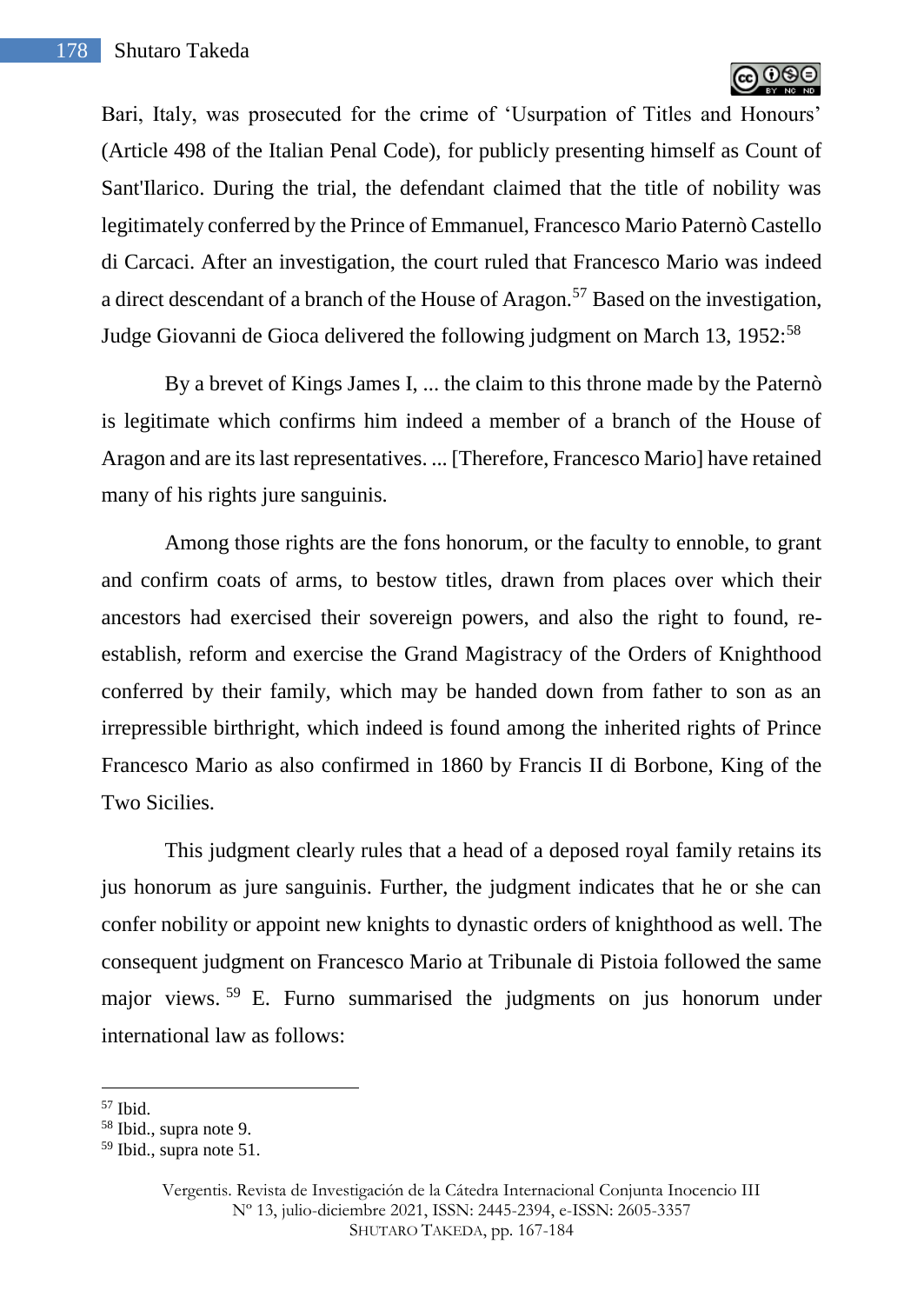

Scholars and jurists have agreed that royal prerogatives personally belong to the Sovereign; and that outside of the 'debellatio' that is the total or spontaneous abdication, the deposed Sovereign, even without [some of royal prerogatives], preserves the 'jus honorum' as well as the 'jus majestias'<sup>60</sup>.

There are quite a few judgements, both civil and criminal, some very recent, which all generally accept the traditional principles given above. Principally, the special prerogatives of 'jus majestatis' and 'jus honorum' are based on 'nobilta nativa' and 'jure sanguinis,' and the question of the such prerogatives are subject of international law with all logical consequences: a sovereign in exile can legitimately confer noble titles and the honors that fall within its heraldic heritage as the head of family, with or without a predication. $61$ 

Here, the questions of nobilta nativa (innate nobility) and jure sanguinis, that is the questions on the legitimacy of the succession, are ought to be resolved under international law through the correct application of each family's dynastic laws.<sup>62</sup> Therefore, by applying these major views to the appointment of new knights to orders of knighthood, Cardinale concluded as follows:<sup>63</sup>

A Sovereign in exile and his legitimate successor and Head of the Family ... may bestow honours in full legitimacy, provided the Order has not become extinct. ... No authority can deprive them of the right to confer honors, since this prerogative belongs to them as a lawful personal property iure sanguinis (by right of blood), and both its possession and exercise are inviolable.

This is the essential major view on the appointment of new knights to orders of knighthood, which was expressed in form of Major view 6. Finally, however, it should also be noted that some scholars argue that in order for the head of regnant

<sup>60</sup> FURNO, E., «Qrdini equestri non nazionali. - Art. 7 Legge 3 marzo 1951, n. 178», cit., p. 47.

<sup>61</sup> Ivi, p. 56.

<sup>62</sup> Ibid., supra note 47.

<sup>63</sup> Ibid., supra note 22.

Vergentis. Revista de Investigación de la Cátedra Internacional Conjunta Inocencio III Nº 13, julio-diciembre 2021, ISSN: 2445-2394, e-ISSN: 2605-3357 SHUTARO TAKEDA, pp. 167-184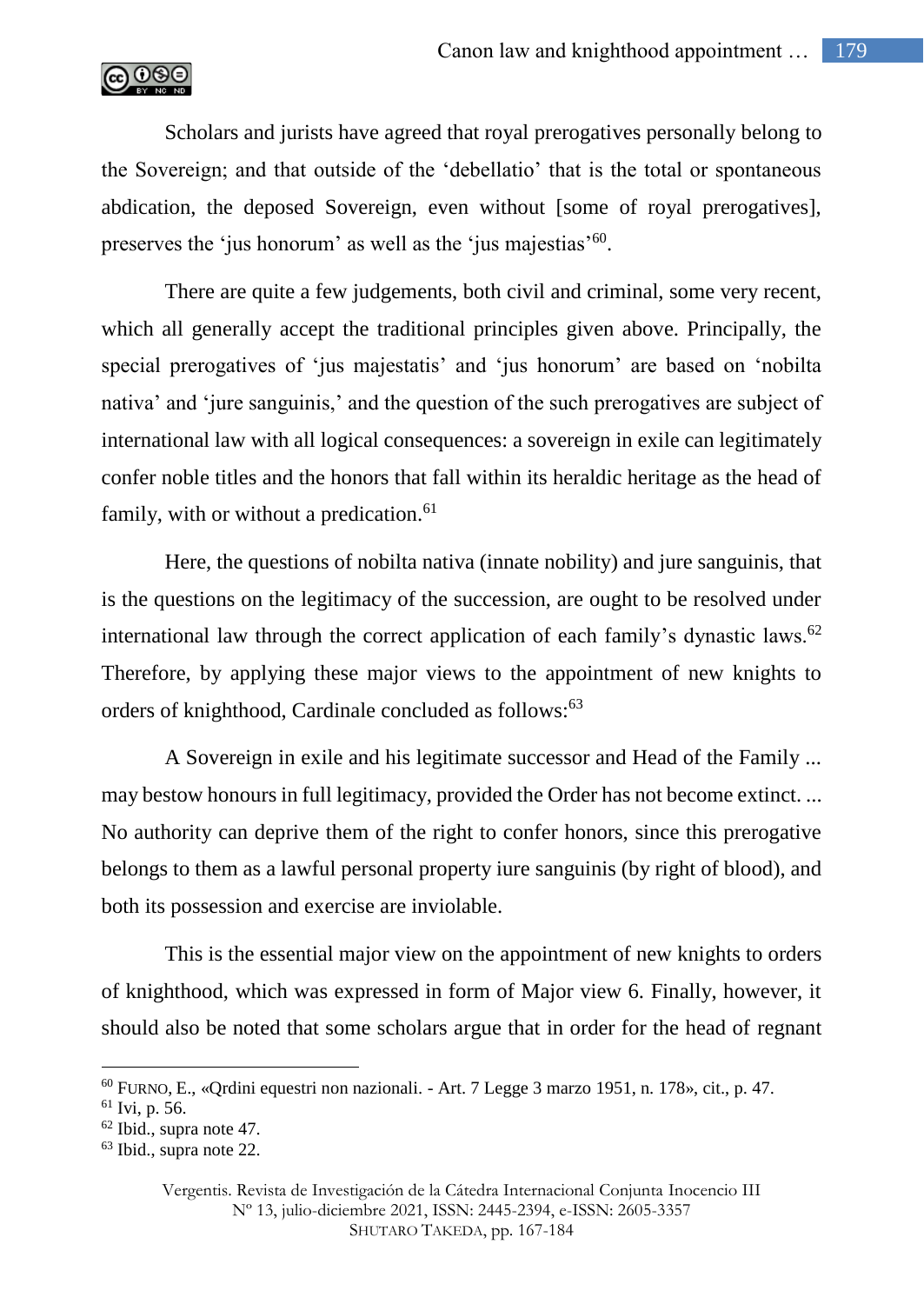royal families to retain jus honorum, the heirs in question have to explicitly or implicitly reject the current political order, i.e., without a spontaneous abdication.

## 3. THE CONFLICT BETWEEN NATIONAL LAWS AND FAMILY RIGHTS TO APPOINT **KNIGHTS**

One of the focal points in the legal debates on this subject has been the legitimacy of the right to appoint new knights to dynastic orders of knighthood when the deposed royal family in question is explicitly prohibited from doing so under national law. Since the conferment of knighthood by deposed royal families is a subject of international law,  $64$  it may be the discussions based on the international law alone that can offer a solution to the conflict.<sup>65</sup> In this section, the author will propose a new mode of interpretation of international law based on the major views reviewed in the previous section, to indicate that the conflict between national laws and the right to appoint new knights to dynastic orders of knighthood can be resolved.

# 3.1. THE TWO POSITIONS ON THE FAMILY RIGHT TO APPOINT KNIGHTS TO ORDERS OF KNIGHTHOOD

Several countries in Europe today do not recognise the dynastic orders of knighthood of their deposed royal families in their national laws. In some cases, including the Italian Republic,<sup>66</sup> they even have legislations that explicitly prohibit deposed royal families from appointing new knights to the dynastic orders of knighthood. These national laws seem to be directly in conflict with the Major view 6.

There have been two major positions in the legal debates on this matter. The first position is that the family right to appoint new knights to extant dynastic orders

<sup>64</sup> FURNO, E., «Qrdini equestri non nazionali. - Art. 7 Legge 3 marzo 1951, n. 178», cit., p. 47.

<sup>&</sup>lt;sup>65</sup> JOERGES, C., «On the legitimacy of Europeanising private law: considerations on a justice-making law for the EU multi-level system», in *Electron J Comp Law* 7 (2003), p. 3.

<sup>66</sup> Ibid., supra note 7.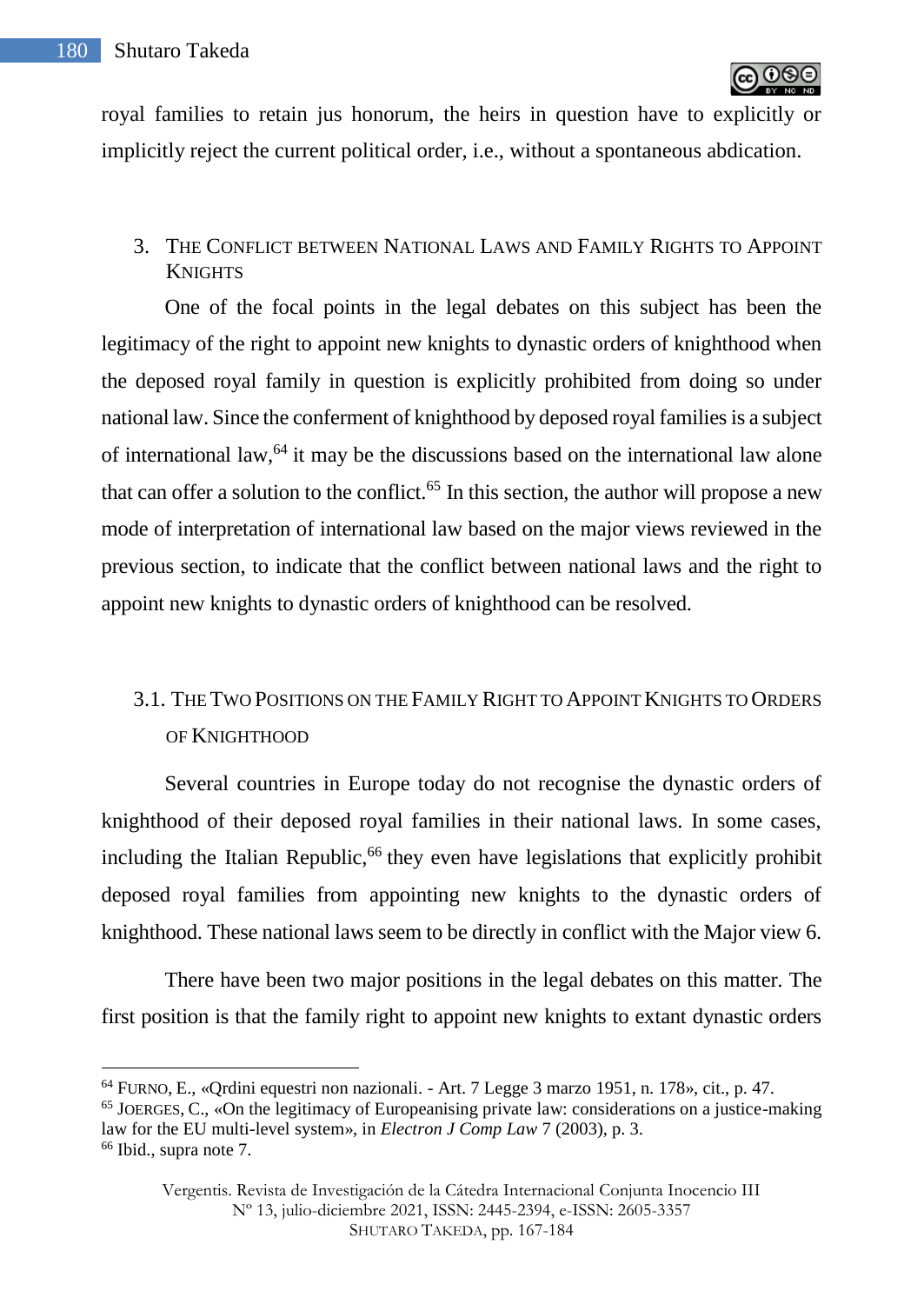

of knighthood cannot be deprived by any authority (Position A). This position was most prominently expressed by the International Commission for Orders of Chicalry as '[Jus honorum] is therefore considered ultra vires of any republican State to interfere, by legislation or administrative practice, with the Princely Dynastic Family or House Orders.'<sup>67</sup> Cardinale and Duren also hold this view.<sup>68,69</sup>

The second position is that the family rights to dynastic orders of knighthood are rights in rem under international law, and as such, they exist within the legal system which created them, lex creatus, unless the order in question is recognised by other states (Position B). Cox explained this position as follows: $70$ 

Any property may be sequestrated, seized or abolished by legitimate authority – provided that this is done in accordance with the proper legal procedures. ... Orders of chivalry are governed by the appropriate lex creatus. Claims to Orders and the rights they confer must be directed to the granting jurisdiction where the claim will be decided by the lex creatus. Unless the Order is recognised by another state, the purported abolition must be accepted as valid.

## 3.2. A NEW CLARIFICATION ON THE FAMILY RIGHT TO APPOINT KNIGHTS

These two positions have been considered as conflicting with each other and being mutually exclusive. However, the author will show that by introducing a new and simple clarification on the issue, based on Major views 1 to 6, it can be understood that these two positions are actually compatible.

 $67$  International Commission for Orders of Chivalry (2016), supra note 5, p. 19.

<sup>68</sup> Ibid., supra note 22.

 $69$  Ibid., supra note 26.

 $70 \text{ Cox}$ , N., «The principles of international law governing the Sovereign authority for the creation and administration of Orders of Chivalry», in *Féil-Scríbhinn Liam Mhic Alasdair – Essays Presented to Liam Mac Alasdair, FGSI* (2009), pp. 15-25.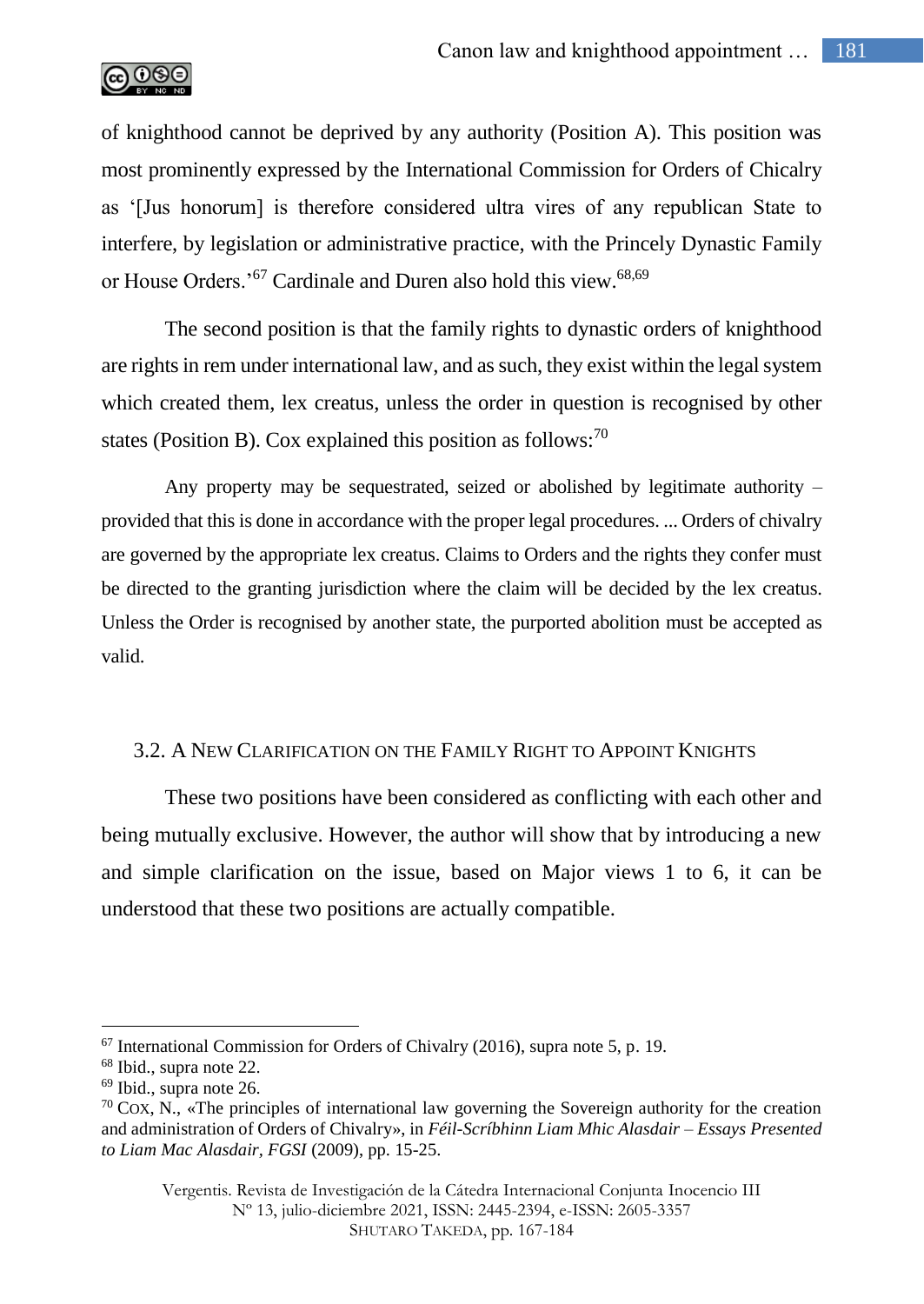

The necessary clarification is that the legitimacy of jus honorum as the head of the family and the legitimacy of their dynastic orders of knighthood themselves have to be considered separate (Clarification). In accordance with Position A, the jus honorum of the heads of royal families, regardless of whether they are regnant or not, cannot be interfered with by any state's national laws. On the other hand, Major views 1-6, on careful observation, indicate that jus honorum is not related to the legitimacy of dynastic orders itself. Therefore, Position B, which contends that dynastic orders of knighthood only exist within the legal systems which either created them or recognised them, does not conflict with the Position A.

By sorting out the legal debates based on the Clarification, Positions A and B can be found compatible and can also be satisfied at the same time. For instance, the argument by Cardinale to the effect that heads of deposed royal families may bestow honours in full legitimacy when the order in question has been solemnly recognised by the Holy See, 'they cannot however found new Dynastic Orders.'<sup>71</sup> This seemingly contradicting statement can be logically understood with the Clarification. When an order of knighthood is once recognised by the Holy See, based on Major view 6, the said order holds a status in the Catholic Church. Therefore, even if the rights of lex creatus are lost, the order of knighthood will continue to be extant under international law. On the other hand, if the head of a deposed royal family establishes a new order of chivalry by jus honorum, the said order in question may neither be able to obtain the rights from lex creatus nor obtain a solemn recognition from the Holy See.<sup>72</sup> Thus, they cannot establish new orders of knighthood with a legitimate status under international law.

 $71$  Ibid., supra note 22.

<sup>72</sup> Ibid., supra note 65.

Vergentis. Revista de Investigación de la Cátedra Internacional Conjunta Inocencio III Nº 13, julio-diciembre 2021, ISSN: 2445-2394, e-ISSN: 2605-3357 SHUTARO TAKEDA, pp. 167-184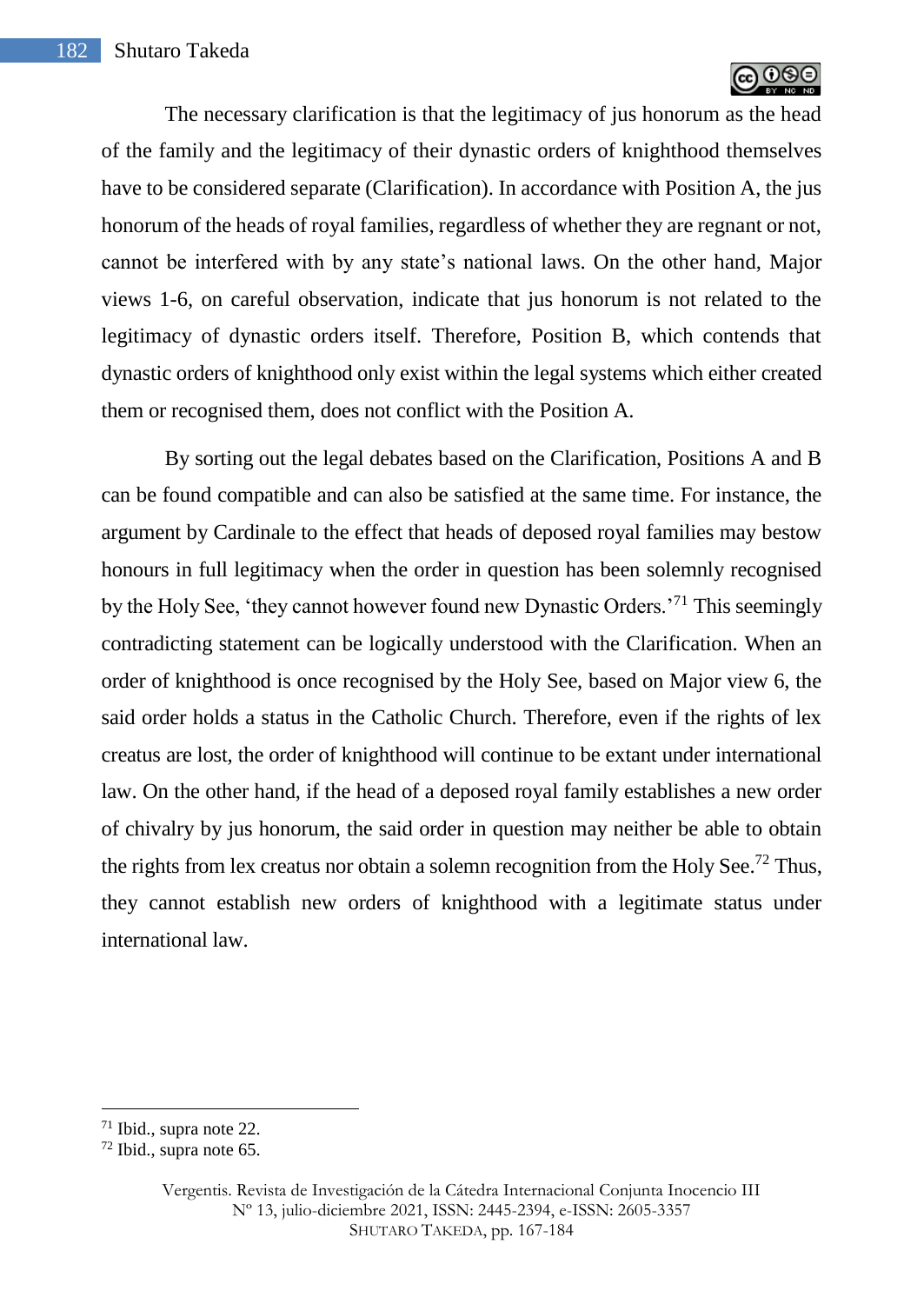

### 4. CONCLUSIONS

In this paper, the author comprehensively reviewed the legal debates on the right to appoint new knights to dynastic orders of knighthood by heads of deposed royal families to provide readers with an up-to-date understanding on this fascinating developing subject.

The major views and the criterion currently agreed upon by many scholars and jurists are as follows:

Major view 1: Orders of knighthood must be founded or sponsored by a sovereign power.

Major view 2: Orders of knighthood founded by a sovereign belong to his/her royal family.

Major view 3: Only when the sovereign explicitly yields the rights to the crown, would the order of knighthood become the property of the state.

Major view 4: Dynastic orders of knighthood once explicitly recognised by the Holy See have a status under international law which cannot be suppressed by other states.

Major view 5: Every order of knighthood must have a fons honorum, or a holder of jus honorum, to appoint new knights into the order.

Major view 6: Regardless of whether they are regnant or not, heads of royal families enjoy jus honorum indefinitely as long as the succession is made according to each family's dynastic laws.

Criterion: An appointment of a new knight into the order of knighthood is valid when both the jus honorum of the head of the family and the order of knighthood itself are deemed legitimate under Major views 1 to 6.